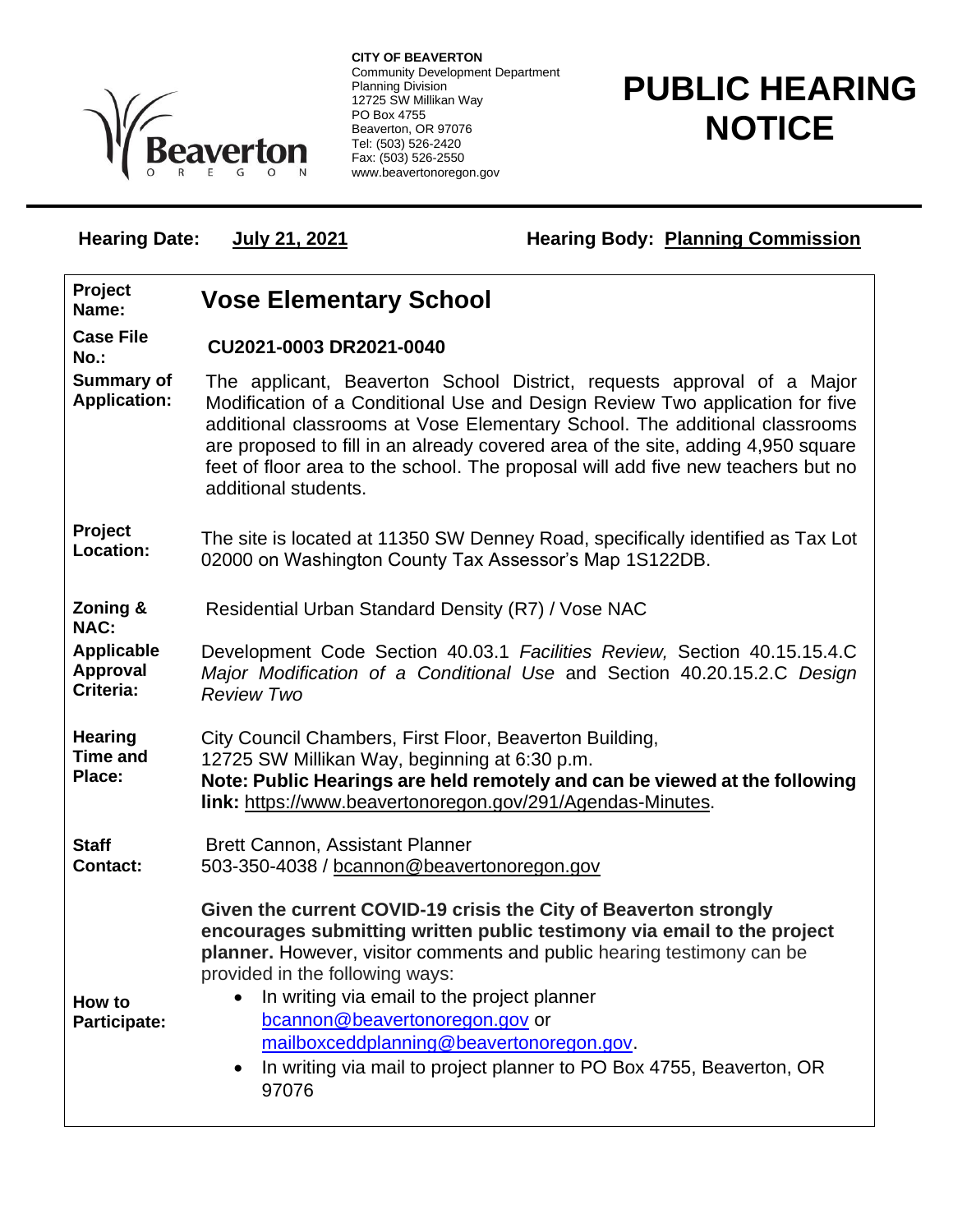| $\bullet$ | Via Zoom Webinar at Visitor Section or Public Testimony section the<br>night of the meeting:                                                                                                                                           |
|-----------|----------------------------------------------------------------------------------------------------------------------------------------------------------------------------------------------------------------------------------------|
|           | https://www.zoomgov.com/j/1607831826?pwd=bm1hd2FjTVZaOC9tYldY<br>TFNFYU1adz09                                                                                                                                                          |
|           | Webinar ID: 160 783 1826<br>Passcode: 999999<br>Call In: (669)254-5252<br>• Over the phone during the live Planning Commission meeting by calling<br>503-755-9544.                                                                     |
| $\bullet$ | In person on a video link. The Planning Commission Meeting can be<br>viewed from the Beaverton Building Council Chambers, and in-person<br>public hearing testimony may be provided on a computer set up in the<br>Beaverton Building. |

*NOTE: The City of Beaverton has declared a State of Emergency due to COVID-19 and the Community Development Division is closed to the public until further notice. The Community Development Department is evaluating temporary changes to processes and procedures to respond appropriately to the COVID-19 State of Emergency, and is committed to ensuring that the land use review process continues to fulfill the requirements of state and local law while protecting the health and wellbeing of the community.*

Pursuant to Section 50.83 of the Beaverton Development Code, written comments or exhibits submitted prior to the hearing to be submitted by staff at the hearing must be received by the City Recorder no later than 4:30 p.m. on the day of the scheduled hearing. Mailed written comments to the Commission should be sent to the attention of Brett Cannon, Planning Division, PO Box 4755, Beaverton, OR 97076. To be made a part of the staff report, correspondence needs to be received by **July 9, 2021**. All written testimony provided prior to the meeting will be provided to Planning Commission prior to their decision. Please reference the Case File Number and Project Name in your written comments. Comments may also be provided via email to [bcannon@beavertonoregon.gov.](mailto:bcannon@beavertonoregon.gov)

A copy of all documents and evidence submitted by or on behalf of the applicant, and applicable review criteria, are available for inspection. Please contact the project planner for more information or to view documents electronically. A copy of the staff report will be available for inspection at no cost at least seven (7) calendar days before the hearing. A copy of any or all materials will be provided at a reasonable cost. A copy of the staff report may also be viewed online at: [www.beavertonoregon.gov/DevelopmentProjects](http://www.beavertonoregon.gov/DevelopmentProjects) Staff strongly encourages you to participate in the public process by reviewing documents online and viewing the public meeting at [https://www.beavertonoregon.gov/291/Agendas-Minutes.](https://www.beavertonoregon.gov/291/Agendas-Minutes) If you do not have the technology to view documents, watch, or participate in the meeting, please contact the project planner for additional support.

The Planning Commission shall conduct hearings in accordance with adopted rules of procedure and shall make a decision on the development application after the hearing closes. Failure to raise an issue in a hearing, by testifying in person or by letter, or failure to provide statements or evidence with sufficient specificity to afford the decision making authority an opportunity to respond to such issue, precludes appeal to the Land Use Board of Appeals on the issue.

## **Facilities Review Committee Meeting Day: Wednesday, July 7, 2021**

The Facilities Review Committee is not a decision making body, but advises the Director and Planning Commission on a project's conformity to the technical criteria specified in Section 40.03 of the Beaverton Development Code. The Director will include the Committee's recommendation in the staff report to the decision making authority. The Facilities Review Committee meeting is open to the public, but is not intended for public testimony.